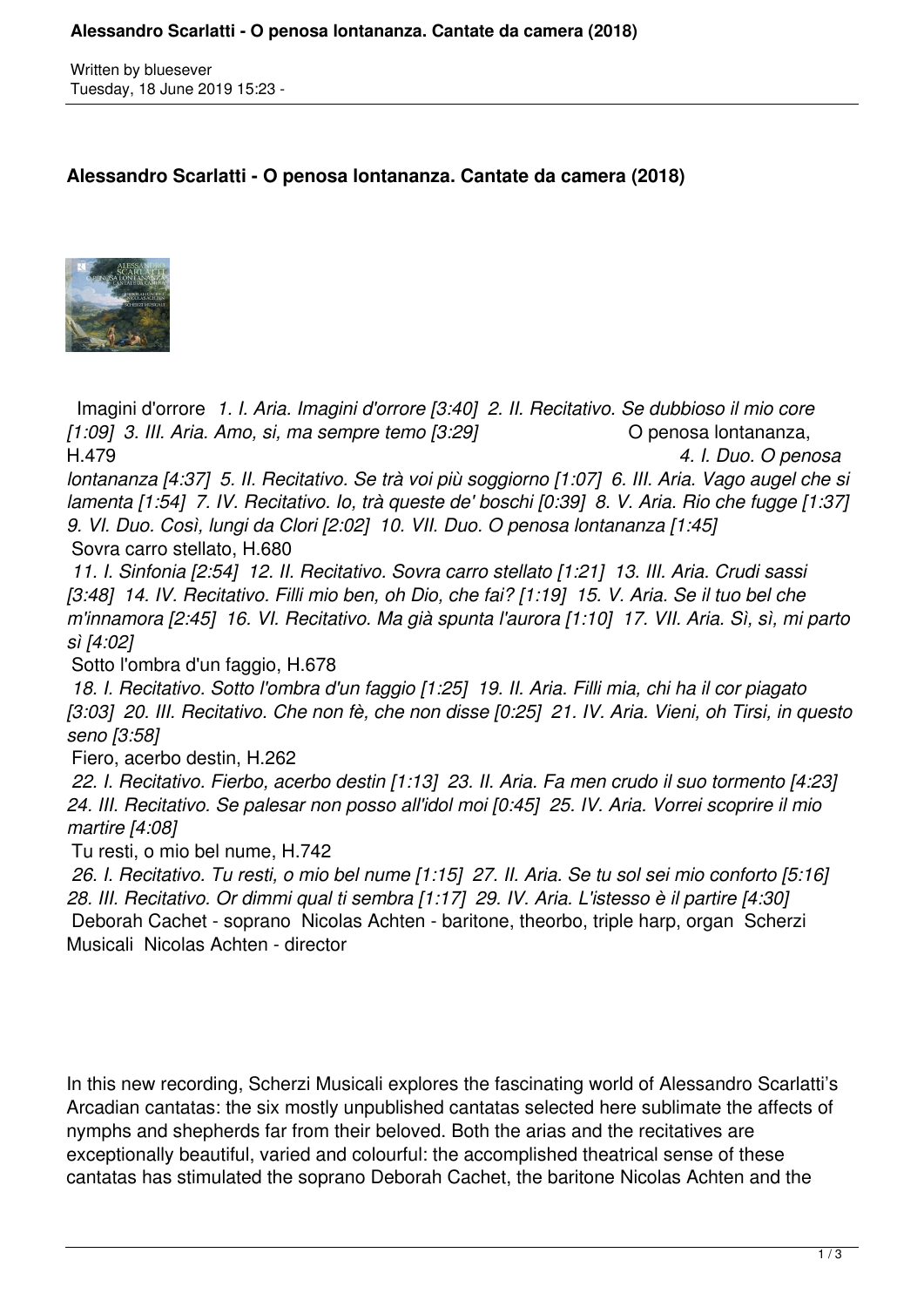Written by bluesever Tuesday, 18 June 2019 15:23 -

abundant instrumental forces that provide a setting for their voices to a passionate and captivating realisation, in which poetry, rhetoric, inventive ornamentation and opulence of sound reign supreme. ---prestomusic.com

For too long Alessandro Scarlatti's star has been eclipsed by that of his son. Domenico's wonderfully inventive keyboard sonatas are what people may think of first when they hear the name "Scarlatti", but Alessandro was a more distinguished composer. He is said to have been the founder of the Neapolitan school of opera, and has over a hundred dramatic works for the theatre to his credit. There are also over six hundred chamber cantatas that date from every period of his career as a composer. Even if some cantatas are spurious or duplicated entries in his catalogue of works, this body of works far outweighs the younger Scarlatti's opus.

Alessandro Scarlatti's music in my collection includes six CDs that feature some of his cantatas. Nowhere near all were ever published. We should be grateful to those who chose to record a selection. Nicholas McGegan made a number of recordings, among them four on Conifer/DHM, and wonderful music it is. Of twenty-one cantatas on those six discs only two are repeated, and it is a real boon to have six new cantatas here. The different approaches are quite interesting. Marcello Di Lisa for CPO (777 748-2) and Robert King for Hyperion (CDA66875) prefer a bolder reading with a larger ensemble, whilst McGegan and Nicolas Achten on this disc employ only a handful of musicians – thus a more intimate approach.

The multi-talented Nicolas Achten sings, plays and directs. He explains in his excellent booklet notes just how his research into the performing practice of the time these six cantatas were written has coloured his decision about instrumentation in these wonderful performances. He splits his notes, after a short introduction, into four sections which among other thing explain how Scarlatti the opera composer became a composer of chamber cantatas. A couple of recordings of his operas I know can attest that his approach in the cantatas is quite different. Achten also discusses the 'Arcadian cantatas' and their place in history, and how the cantatas recorded here relate to love, or love from afar, love that is tempered by separation and even unrequited love.

The six cantatas recorded here are quite charming, even if they at times portray the angst and pain of separation. Nicolas Achten has a nice light baritone voice, and he is equally well partnered by the soprano Deborah Cachet. They both have a vocal delivery ideal for this music,